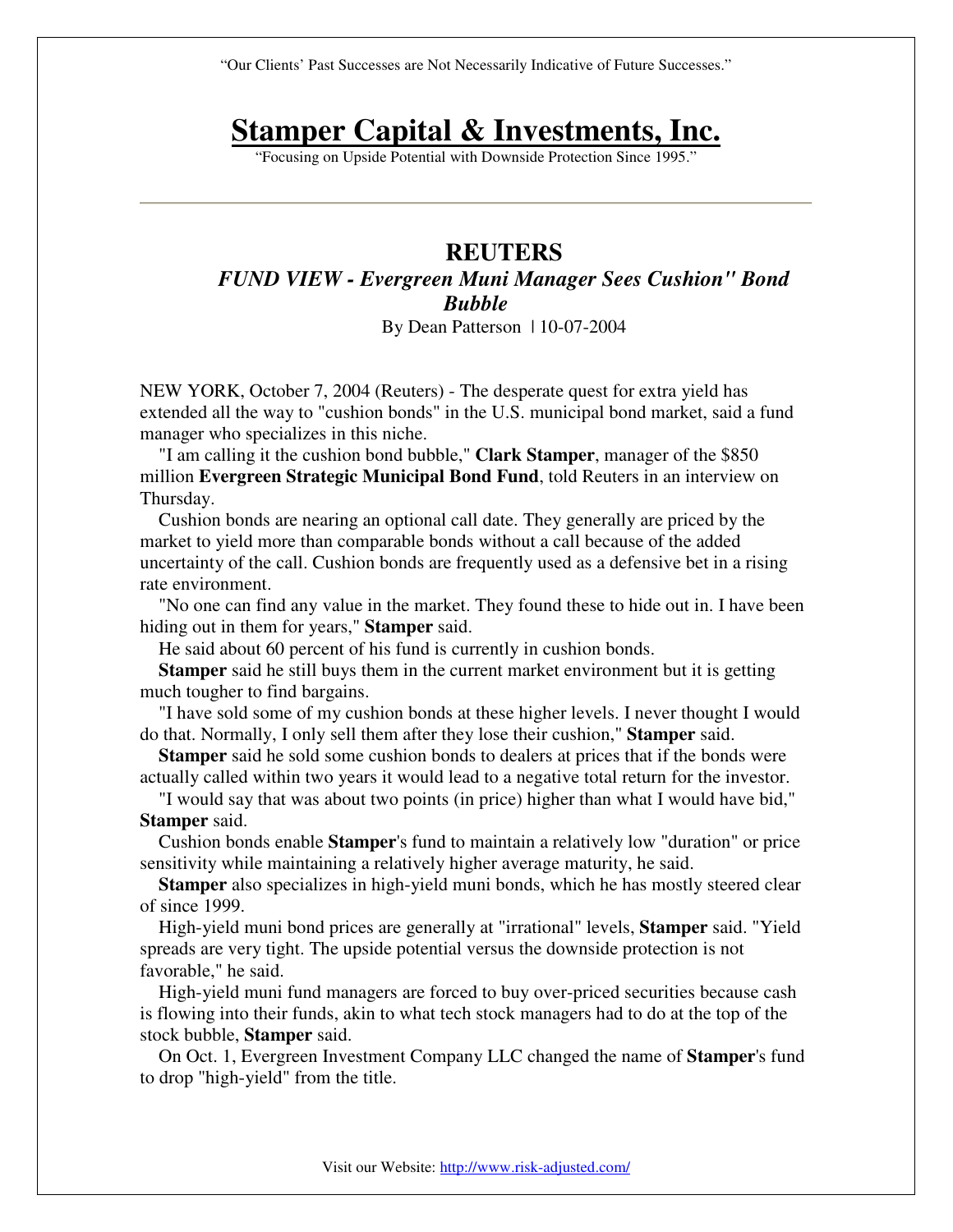"Our Clients' Past Successes are Not Necessarily Indicative of Future Successes."

 **Stamper** said his mandate has not changed: he seeks high-yield relative to risk, rather than an absolute high-yield. He has managed the fund since 1990. The funds average credit rating is "AA."

Thursday, 07 October 2004

Stamper Capital & Investments, Inc. provides portfolio management services exclusively for institutional and high net worth accounts and does not sell the mutual funds for which it is a sub-adviser. Also, please note: purchasers of mutual funds must receive a copy of a particular mutual fund's prospectus before a purchase is made.

Stamper Capital & Investments, Inc. has been the sub-adviser to this Fund since October 1995 and B. Clark Stamper, our President, has been its Portfolio Manager since June 1990.

Past performance does not guarantee future results, and current performance may be higher or lower than the performance data quoted. Investment return and principal value of an investment will fluctuate so that investor's shares, when redeemed, may be worth more or less than their original cost.

Returns - Figures quoted are total returns calculated for the share class and time periods shown. Performance includes the reinvestment of income dividends and capital gains distributions. Performance does not reflect the deduction of taxes that a shareholder would pay on a fund distribution or the redemption of fund shares. Please go to Morningstar's and/or Lipper's websites for more information.

Disclaimer: This web site is for Stamper Capital & Investments, Inc. Institutional and High Net Worth Money Management only. Stamper Capital & Investments, Inc. is an independent registered investment advisor. Prior Performance achievements are not necessarily an indication of future performance. In other words, past performance does not guarantee future results. There are many types of risk and returns, and the tradeoffs among them can result in different positive or negative returns depending upon the subtleties of the specific credit and security characteristics. Investment return and the principal value of an investment will almost certainly fluctuate and can sometimes entail large losses. Note that Stamper Capital  $\&$ Investments, Inc., its clients, and/ or its employees may or may not be long or short any of the securities or investments mentioned on this website. Stamper Capital & Investments, Inc. does not sell the mutual funds for which it is or was a sub-adviser. Purchasers of mutual funds must receive a copy of a particular mutual fund's prospectus before a purchase is made. State of California Required Disclosure Legend "IMPORTANT CONSUMER INFORMATION" "(1)A broker-dealer, investment adviser, BD agent or IA rep may only transact business in a particular state after licensure or satisfying qualifications requirements of that state, or only if they are excluded or exempted from the state's broker-dealer, investment adviser, BD agent or IA rep requirements, as the case may be; and "(2)Follow-up, individualized responses to consumers in a particular state by broker-dealer, investment adviser, BD agent or IA rep that involve either the effecting or attempting to effect transactions in securities or the rendering of personalized investment advice for compensation, as the case may be, shall not be made without first complying with the state's broker-dealer, investment adviser, BD agent or IA rep requirements, or pursuant to an applicable state